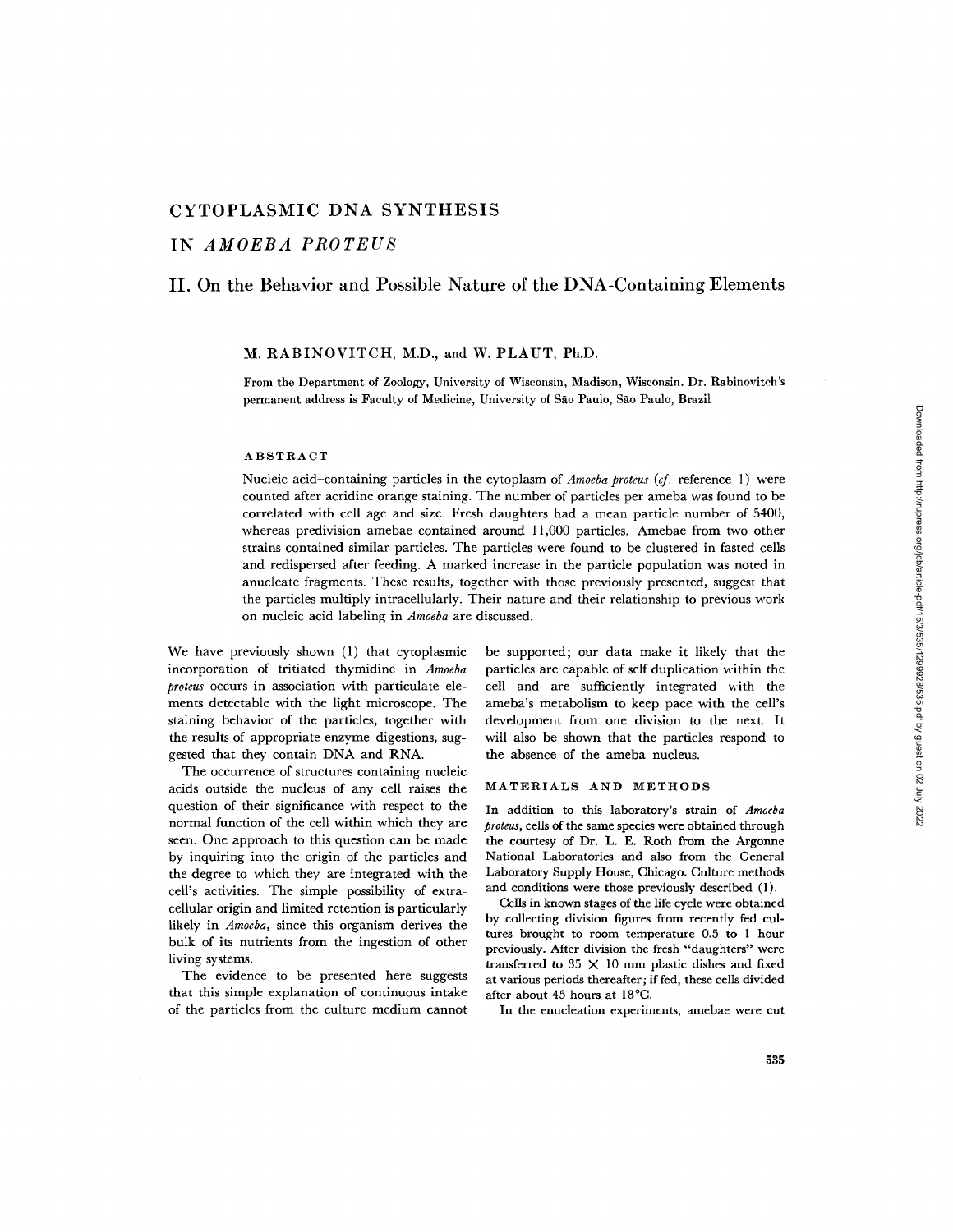In some of the fasting experiments fresh daughters were used, one of each pair being fasted and the other fed; after different periods of starvation some cells were refed and then fixed at selected time intervals.

Particle counts were performed on acridine orangestained cells, previously fixed and treated with ribonuclease as described in the previous paper (1), to which we refer also for details on the optical equipment used. Final magnification was 850 times, and areas  $1 \times 10^3$  to  $3 \times 10^3 \mu^2$  were scanned for each ameba. Cells were then drawn over ruled paper and their areas measured by planimetry.

### RESULTS

Over 130 amebae in known stages of the life cycle were subjected to particle counts. Fig. 1 shows a plot of the ameba sizes, as obtained from the drawings, against age. It can be seen that cells of

the same age vary rather widely in size. However, the regression of cell size against age is significant below the 0.1 per cent level, and it can be seen that the areas measured approximately double between newly divided cells and predivision ones.

Fig. 2 shows the number of particles per ameba as correlated with cell age. A significant regression  $(P < 0.1$  per cent) was obtained. Fresh daughters had a mean particle number of 5400, whereas predivision amebae contained about 11,000 particles on the average. Again the variability is large. When the number of particles per ameba is plotted against cell size (Fig. 3), a significant correlation (0.84 in this particular sample) is found. At least some of the variation in particle numbers within a given age could therefore be attributed to variation in cell size. The regression coefficient is highly significant ( $P <$ 0.1 per cent).

In the course of the quantitative analysis of the



#### FIGURE 1

Plot of size of amebae against age. Standard error of the regression coefficient,  $s_b = 0.112$ ;  $t = 9.46$ ;  $n = 132$ .

 $536$  The JOURNAL OF CELL BIOLOGY  $\cdot$  VOLUME 15, 1962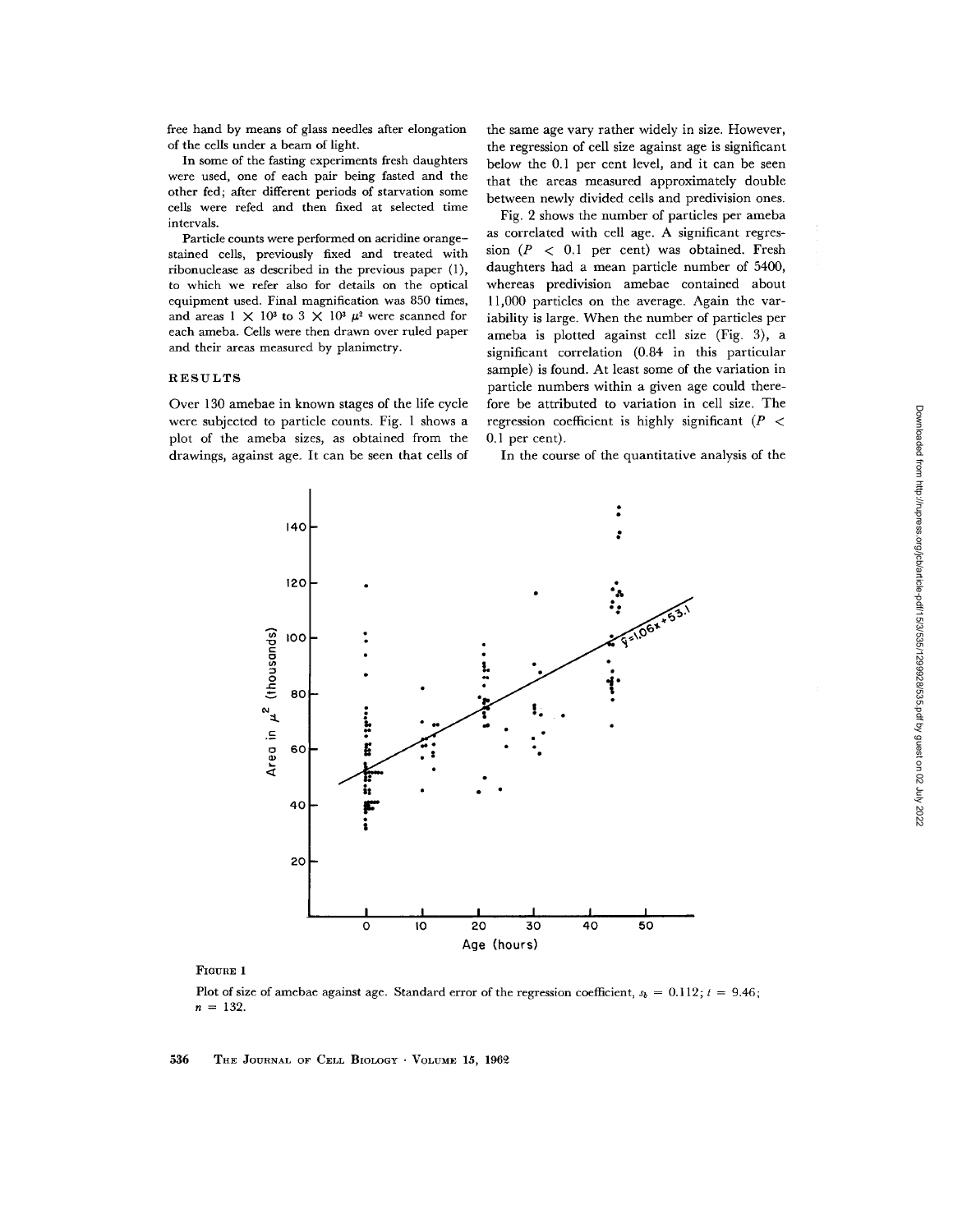particles, it became apparent that although their distribution was more or less uniform throughout the ameba cytoplasm, they exhibited a strong tendency to occur in pairs. Roughly one-third of the total number of particles were associated with a second particle in closer proximity than would be expected from a random distribution. Since this pattern was evident in centrifuged as well as in uncentrifuged cells, it may be indicative of a mode of replication by a process akin to binary fission.

Both the Argonne and the General Laboratory Supply House strains were checked for the pres-

ence of particles. Particles with the same staining characteristics and apparent morphology as described for the Madison strain were found in all cells examined. Although the particles were not subjected to precise quantitative analysis, it was obvious that cells of the Argonne strain contained several times as many particles as the others.

## *Effect of Fasting and Refeeding*

Cells were stained with acridine orange after 24 hours, 2, 4, 8, and 15 days of fasting. At least 10 cells were studied for each time period. Already in the first group, but more clearly in the suc-



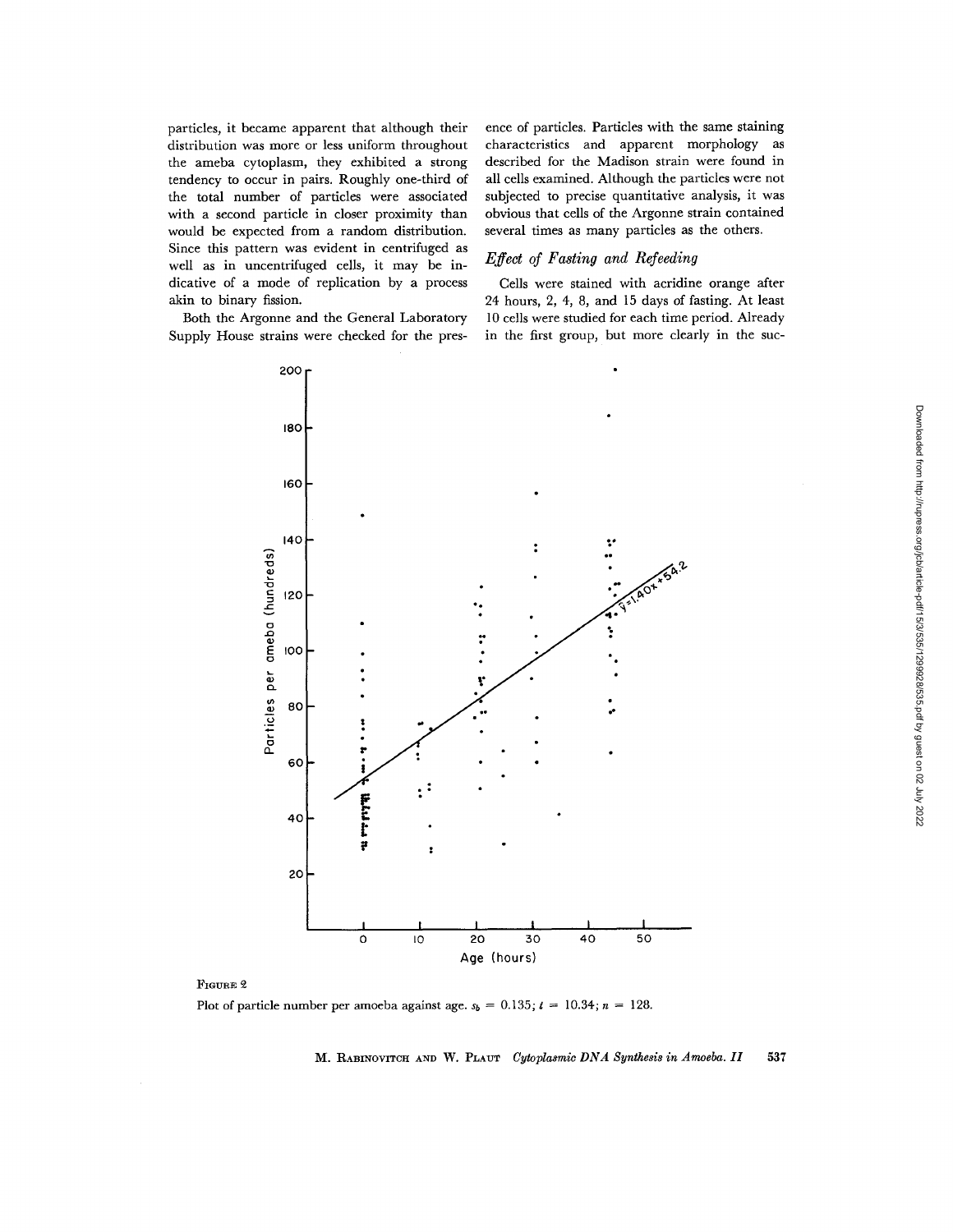ceeding ones, particles were found to be closely clustered in groups of 10 to 20; this precluded accurate counting, but the visual impression was that their numbers were similar to those in unfasted cells; in a small minority, however, the particles seemed to be markedly increased. Cells fasted for 8 days were refed and fixed at 4, 14, and 24 hours thereafter. In the first group, particle clusters were less numerous; at 14 and 24 hours, amebae presented as uniform a distribution of particles as that found in normally grown cells. The results were confirmed with paired cells (see under "Materials and Methods").

## *Enudeation Experiments*

Cells were cut and the fasted nucleate and anucleate halves were fixed 2 and 7 days afterward. Nucleated amebae behaved like the fasted cells described above. In anucleates, however, a marked increase in the number of particles per unit area was found; no counts were performed, but this increase seemed to be a several-fold one, obliterating the clustering present in nucleate halves.

# DISCUSSION

We have shown that the particles in the ameba cytoplasm increase in number from one division



### FIGURE 3

Plot of number of particles per ameba against size. All cells from one experiment,  $s_b = 0.092$ ;  $t = 13.0$ ;  $n = 71$ .

538 THE JOURNAL OF CELL BIOLOGY · VOLUME 15, 1962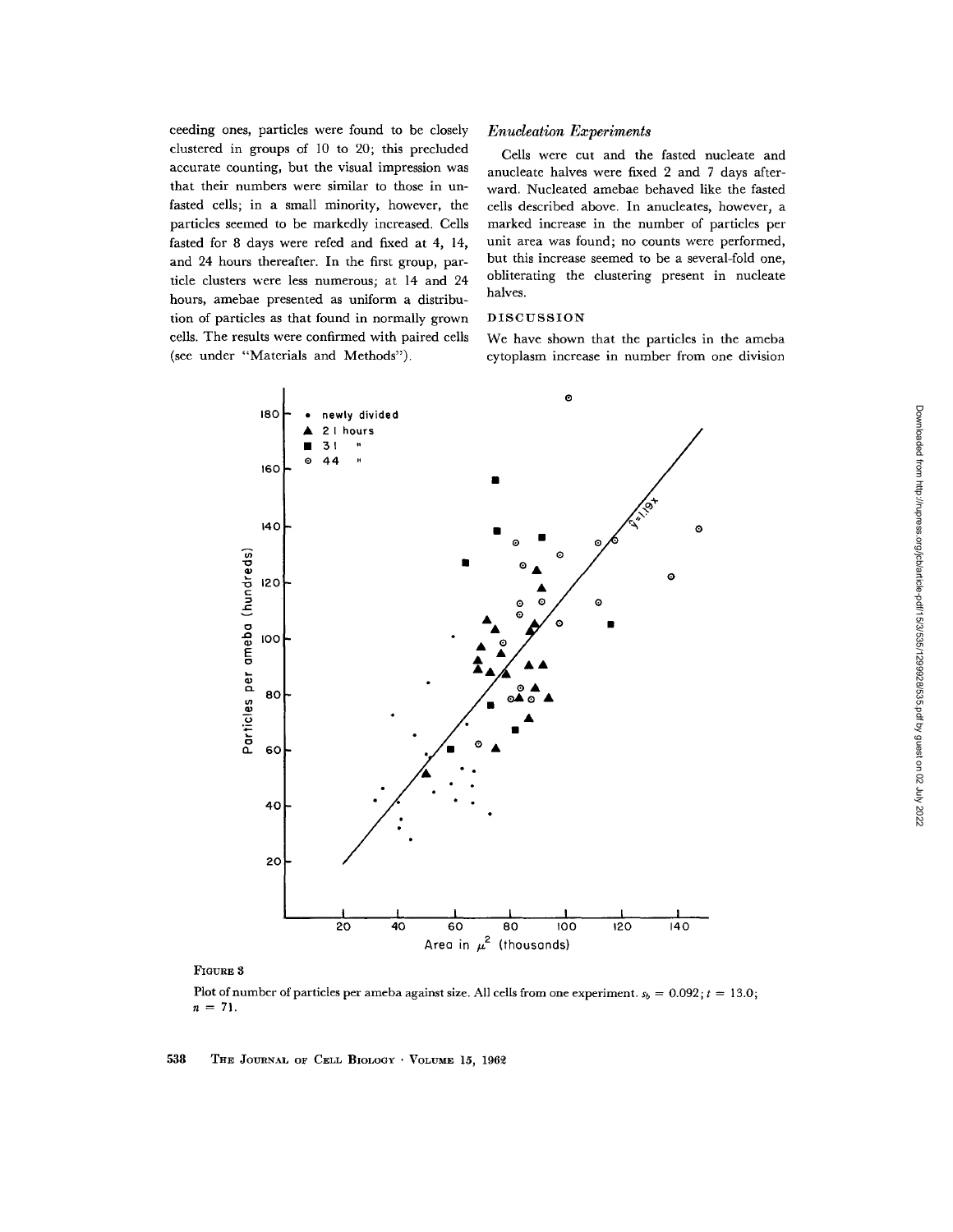to the next, with an approximate doubling between freshly divided and predivision amebae. Moreover, statistical analysis indicates that the particle number is more strongly correlated with size than with age of the amebae. This numerical regularity suggests that the particles are in some way integrated with the cellular economy and argues against their being constantly taken up by the amebae from the medium. The lack of detectable association of the particles with the feeding process and with food vacuoles is a further argument against their uptake from the outside.<sup>1</sup>

The elimination of continuous ingestion from the medium as the origin of the particles leads us to consider various modes of intracellular derivation. The possibility of the particles' being associated with a normal cellular organelle  $(2, 3)$ seems to be contradicted by their already mentioned appearance in pairs, together with the increase in numbers in anucleate cells. We are left with the possibility that the particles occur independently of normal cell components and are themselves organized structures capable of intracellular multiplication.

Our data do not permit further elucidation of the structural and biochemical characteristics of the particles at the present time. Their nucleic acid content, size, and mode of reproduction by what may be binary fission suggest that they may be thought of as bacteria or rickettsia-like in nature. This suggestion should be regarded as highly tentative pending further information on the particle ultrastructure, enzymatic machinery, energy metabolism, and synthetic capabilities (4). Only with the availability of this information can the nature of the association between particles and ameba be described in precise terms. Some degree of control over particle activity by the ameba's nucleus is evidenced by the behavior of the particles in anucleate half cells. Both particle number

and thymidine incorporation (5) are increased in the absence of the nucleus; in this connection it may be of interest to note that cytoplasmic thymidine incorporation in synchronized *Amoeba proteus* cells, although extending throughout the interphase, is maximal during that period in which nuclear incorporation occurs (6).

The suggestion of the "organismal" nature of the cytoplasmic particles warrants a short discussion of some previous pertinent work. Roth and Daniels (7) described with the phase and electron microscope "infective organisms" in *Amoeba proteus,* and suggested their origin by uptake from the medium. Although the strain of ameba used by these investigators has been shown above to contain large numbers of the cytoplasmic particles described here, their identification with the particles pictured by Roth and Daniels will not be attempted at present. It should be noted that in an earlier electron microscope study of the same organism (8), bodies identified as "alpha" particles were described and attention was called to their similarity to viral inclusions. Further ultrastructural work is obviously necessary to establish the identity of these variously described bodies. Prescott *et al.* (9) have recently suggested that cytoplasmic  $H<sup>3</sup>$ -thymidine incorporation in *Amoeba proteus* could be due to the activity of cytoplasmic DNA polymerase in conjunction with DNA primer molecules originating from the degradation of food organisms or taken up by pinocytosis. The now demonstrated association of cytoplasmic thymidine incorporation with structures more complex than free DNA molecules does not help in substantiating their interpretation.

Finally, the demonstration of presumably selfduplicating DNA- and RNA-containing particles in the ameba cytoplasm raises the question whether or not these particles are responsible for the incorporation of various RNA precursors by anucleate cell halves (I0). It may be pointed out in this connection that the incorporation of RNA precursors into such cells decreases rapidly after removal of the nucleus, whereas thymidine incorporation is markedly enhanced. Experiments now in progress may be expected to establish the degree to which the particles contribute to anucleate RNA synthesis.

This work was supported by grant no. RG-6317 from

<sup>&</sup>lt;sup>1</sup>A preliminary attempt was made to demonstrate similar particles in medium where amebae had been grown; about 100 ml were centrifuged at about 1000  $g$  for 5 minutes and then at 35,000  $g$  for 30 minutes. Smears of the sediment were fixed and stained with acridine orange. Although many bacteria were found, no bodies of size and staining comparable to the intracellular particles were seen. This negative evidence fits with the hypothesis that the particles replicate within the amebae and are not taken up from the medium.